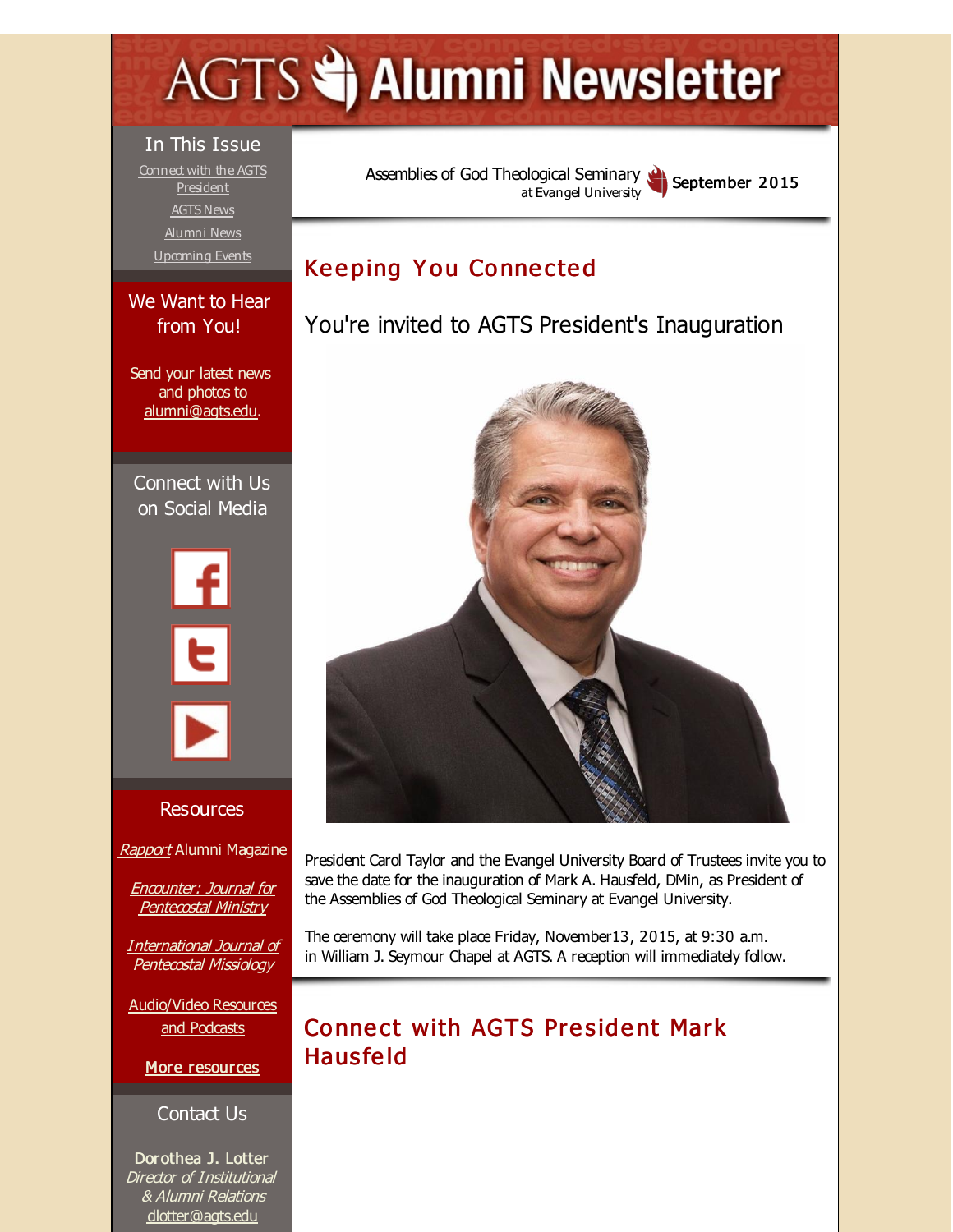Deborah Fegler Development & Alumni **Coordinator** [dfegler@agts.edu](mailto:dfegler@agts.edu)

Jennifer S. Hall Promotions Coordinator [jhall@agts.edu](mailto:jhall@agts.edu)

Eric S. Friesen Promotions Specialist [promotions@agts.edu](mailto:promotions@agts.edu) (417) 268-1032

[alumni@agts.edu](mailto:alumni@agts.edu)

[www.agts.edu/alumni](http://r20.rs6.net/tn.jsp?f=001WRO7DRcx3YHN6-4kY7G6J4GBI8FbgDtiNnH4nC-EDLp_PIK3Tq5pcmtR3YGNhRlXqpI8PmZs7rJh4R9T4t3AM731QnGyVTHo3_qeVvvgpjFJHF5rIYmePJhwsI61PbzsSFUTQQkanvox0iPGDt0IdQNFwgzYey_UJWzDIt6RdegsOvOmaSChlw==&c=&ch=)

Invest in Student **Scholarships** 

Dr. Hausfeld will be at the following events:

- $\bullet$  Oct. 18-25: Teaching an AGTS dass in Chicago, Ill.
- Nov. 1-4: Attending the Executive Leadership Conference, Palm Springs, Calif.

# **DONATE**

#### **AGTS News**

#### Evangel University Homecoming October 1-3



As an AGTS alumnus, you're invited to participate in Evangel University's Homecoming Celebration October 1-3. This is a wonderful opportunity for you to support the consolidated university and connect with President Dr. Hausfeld and the AGTS faculty who will be participating. EU wholeheartedly welcomes you to enjoy the festivities.

Highlights will indude:

- County Fair-Friday: Oct.1, at 4:30-7:00 p.m., EU Quad. A delight for all ages. Enjoy great food, fun, and music!
- Concert featuring Nate & the Saints: Thursday, Oct. 1, at 9 p.m., Robert Spence Chapel
- Islam in America: Friday, Oct. 2 at 2 p.m. Presented by AGTS President Mark Hausfeld, William J. Seymour Chapel at AGTS
- Lights 5K Run/Walk: Friday, Oct. 2, at 7 p.m. to benefit Convoy of Hope
- EU Football Game: Oct. 3, at 7 p.m., Plaster Stadium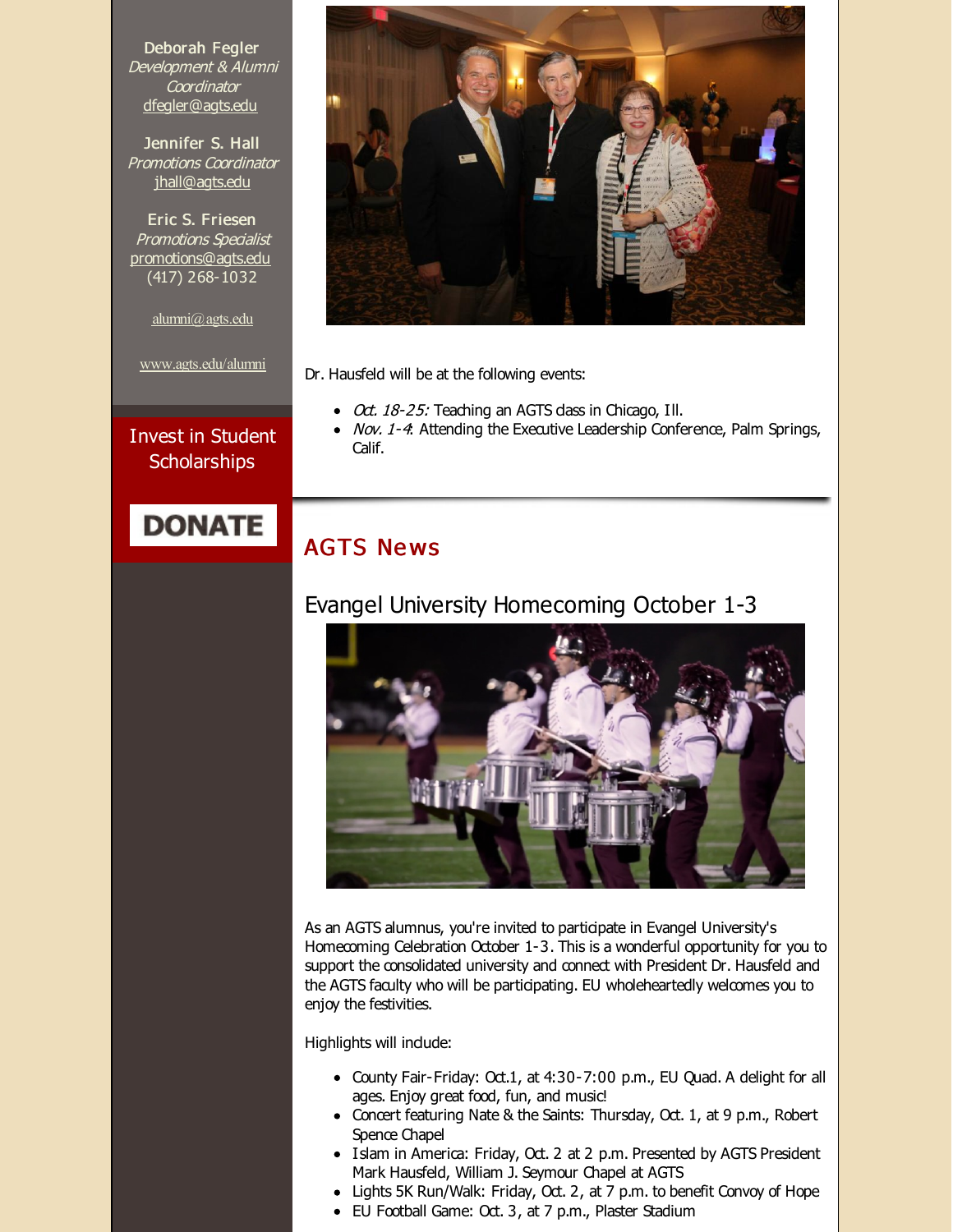Learn more about Evangel's Homecoming [here](http://r20.rs6.net/tn.jsp?f=001WRO7DRcx3YHN6-4kY7G6J4GBI8FbgDtiNnH4nC-EDLp_PIK3Tq5pcpCujZ9z2N6XZXro66CFk6ii89jxjAaGpSlrjq4Qrnyq7_84_lDNW_NjXsbNdIOCnTbUpm1hMH1MfBZFRk68zbH0pIDZXSqLUb4TJsLbNwRUMPeqWhx_D1f67WHosz2RGA==&c=&ch=).

#### AGTS to host Islam in America seminar



AGTS will host the seminar "Islam in America" with President Mark Hausfeld on Friday, October 2, 2015 from 2 to 4 p.m. in the William J. Seymour chapel at AGTS during Evangel's homecoming activities. Read [more.](http://r20.rs6.net/tn.jsp?f=001WRO7DRcx3YHN6-4kY7G6J4GBI8FbgDtiNnH4nC-EDLp_PIK3Tq5pcpCujZ9z2N6X2eBvsXrrSjuYbppmq9qq3xuKdnjCTQOdIyzBRBHAsiTrEBFoapr6SIul21EZJLv8kgI36UczETq24vDDiWlEPNSpPAVjHxlUssuQ9qSHdgBJ585KmKujA-ihc-J3L0scnrHYElwlU0FXE5jqdchEFNLQmQRFbaVwrW_hpMBKOtw=&c=&ch=)

#### Appointment to Alumni Board



Dan Morrison ('10) accepted the position as one of four AGTS alumni appointed to serve on the Evangel University Alumni Board of Directors that will convene during EU Homecoming on October 1.

Dan serves as the young adult pastor at

Evangel Temple in Springfield, Mo. He will complete the term of Missionary Butch Frey ('99), who has served since the alumni board was consolidated. Dan will join current board members Larry Cooper ('84/'04), Priscilla Mondt ('89) and Ron Morein ('06).

#### Day of Renewal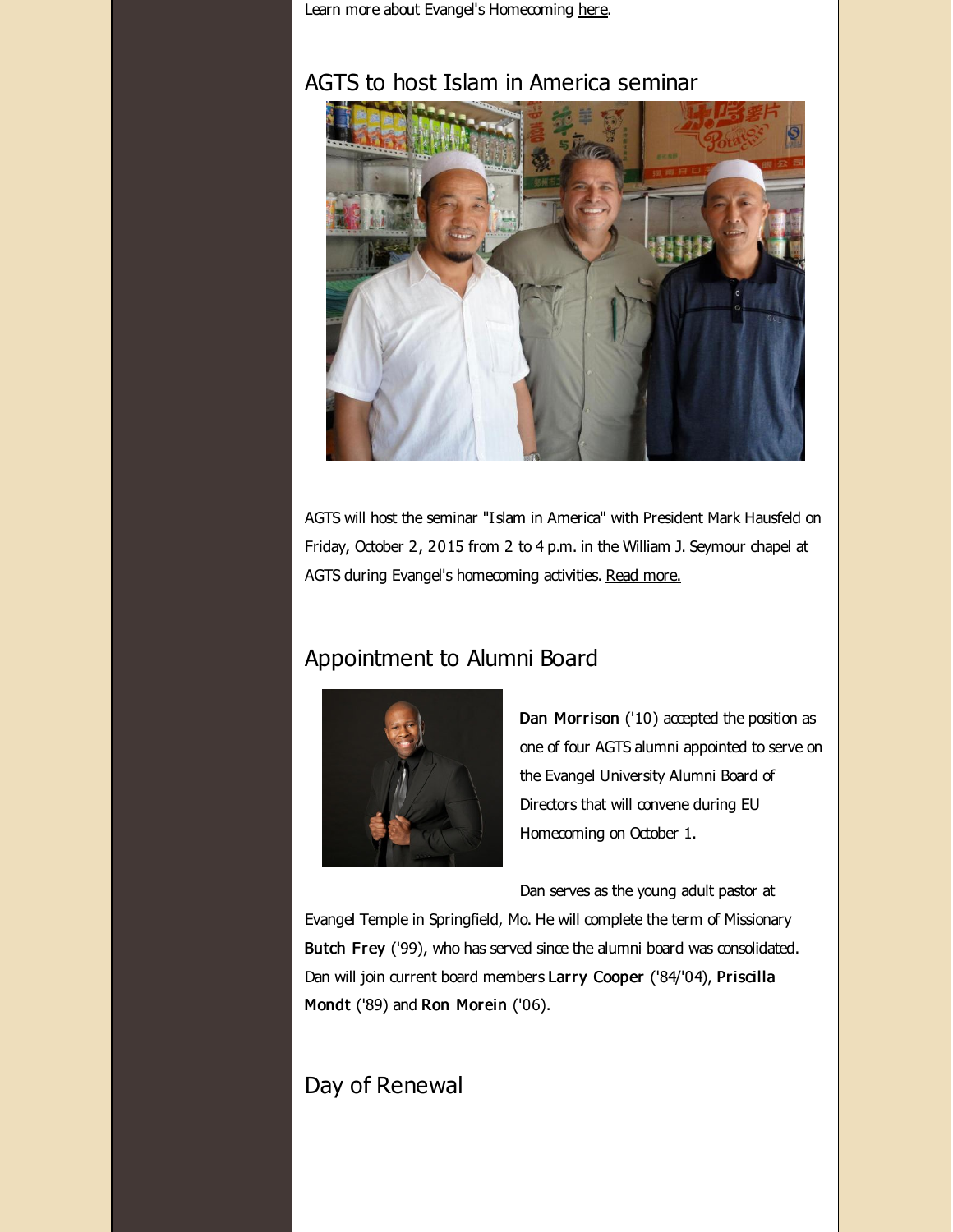

On September 23, the AGTS community set the day aside to seek God. Fasting from work and dasses, we purposefully set our hearts, minds and bodies on a path toward God during three services that induded worship, preaching and prayer. Special guest Jeff Hartensveld ('89), AGWM mobilization director, spoke powerfully and poignantly. Watch the [recorded](http://r20.rs6.net/tn.jsp?f=001WRO7DRcx3YHN6-4kY7G6J4GBI8FbgDtiNnH4nC-EDLp_PIK3Tq5pcpCujZ9z2N6XeL6vTeI_G-3mGtks28jncIjUR_5fYE-IC-Kko8Do1a5IOhBmFA-E7miVug_iCCh472BOE6ZsYb14nSnNZ2hll-955nhPz3bTZdxw-4c_p6AS45ang_k_ZFcQq94A_62qoO-VvADW8Vadbl-KB7rCpfsY9Z9Uyi9_w1r8TeOFFNc=&c=&ch=) services here.

## Connect to EU Alumni Newsletter-The Quad



coach John Griffin, Evangel's first<br>sanctioned soccer game since 1974 is less<br>than 50 days away. Homecoming 2015: Celebrating yoU<br>Join us October 1-3, 2015. Featured reunions will be:<br>All soccer players 1974 and prior

 $.1965$  $.1975$  $. 1990$  $.2005$ 

More information coming soon. Introducing the new<br>president of AGTS at<br>Evangel



**JURASSIC WORLD** Diena is credited for a key ele he look and feel of the Jurassi

ce, and Olena saw just a sma alty on the sale. Olena is printlence, as the franchise

At Evangel University, The Quad is known as the common area around the dock tower where friends gather and learn up-to-date information about what's happening on campus. This EU publication is meant to keep alumni informed in a similar way.

Alumni can expect quick artides, video updates and other announcements about the exciting things EU is doing for students and alums.

Read the [August](http://r20.rs6.net/tn.jsp?f=001WRO7DRcx3YHN6-4kY7G6J4GBI8FbgDtiNnH4nC-EDLp_PIK3Tq5pcobgkK5XC-V5HK30y_M_HX0PrgHe7nLzJYeaxq-WnLFgGoPQE8eLSSFFPkRMsse6yF3qnd2dgBc0J3wHdQJyWTHM0J2QW2S2cQMTQa-nfD3fa_N7K3qcljLlS5CqmWPxPYBY1xm-7ZDFzXejmQmymscghXpXoY1fG7aQUMlkgwTt&c=&ch=) 11, 2015 edition.

#### AGTS Alumni Phonathon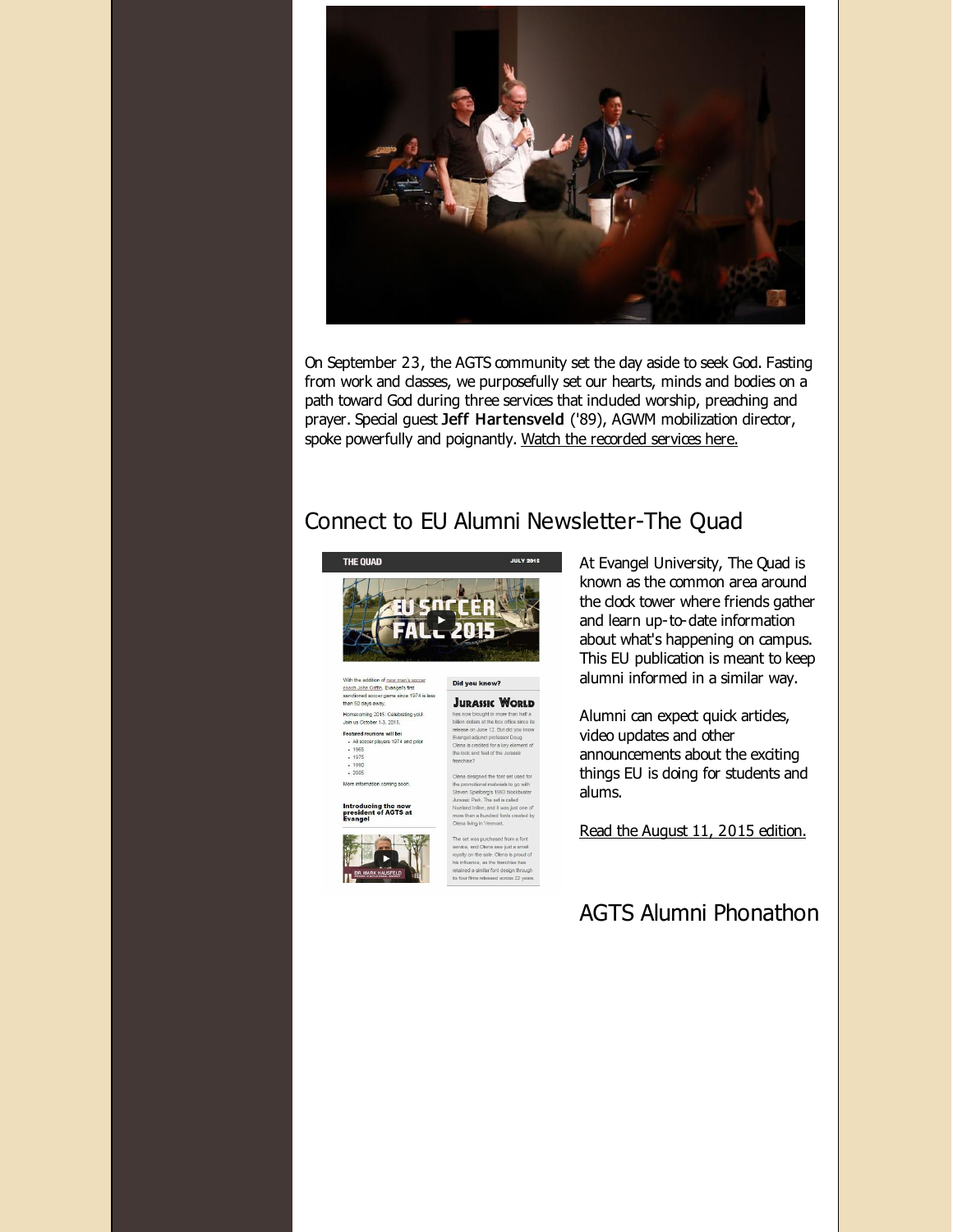

Thank you for participating in the 13th Annual Alumni Phonathon! We appreciate your support of AGTS. If you haven't sent in your commitment, or you would still like to give, it's not too late! Mail in your [donation](http://r20.rs6.net/tn.jsp?f=001WRO7DRcx3YHN6-4kY7G6J4GBI8FbgDtiNnH4nC-EDLp_PIK3Tq5pcpCujZ9z2N6X5kqgygHCVFWMn3EgbeLfKMBybF7IJ5CaGzmmXneKL2VehBKybU-sqs2vb9Dk05kUvEbzgBZSGNPEcFKjdx1HdDW_Nt5-QX89Yr0uOsymcqVMsF3brWPxei9rrbDemdwq7TWkBfrb1BfA8OcUC3rpqQ==&c=&ch=) or donate online.



#### Refer a student

Do you know someone interested in attending AGTS? Use this [online](http://r20.rs6.net/tn.jsp?f=001WRO7DRcx3YHN6-4kY7G6J4GBI8FbgDtiNnH4nC-EDLp_PIK3Tq5pclrcCXZIMKYsEWlGpDolSwmoke9-Q9HPjPvX-T0REn3U0642AlPK_eTuRhmHLCk0jjEEjWrjetact6roE-ZmRaPAfjRFiRa4d9b3vWlLcipExZpGZWTntgAy8A6cHuZM6W3iOFzcI0Ba&c=&ch=) form or connect with Brett Jacques, AGTS Enrollment [Representative.](mailto:jacquesb@evangel.edu)

#### **Faculty News**

#### Greater Springfield professors of Bible



EU and AGTS alumni are invited to participate in this meeting on Tuesday, October 6, 3:30-8 p.m. at the EU Crusader Dining Hall (side rooms). The topic for discussion will be Old Testament Archaeology and the New Testament and will indude a plenary session with Dr. Wave Nunnally entitled, "What's New in Biblical Geography?"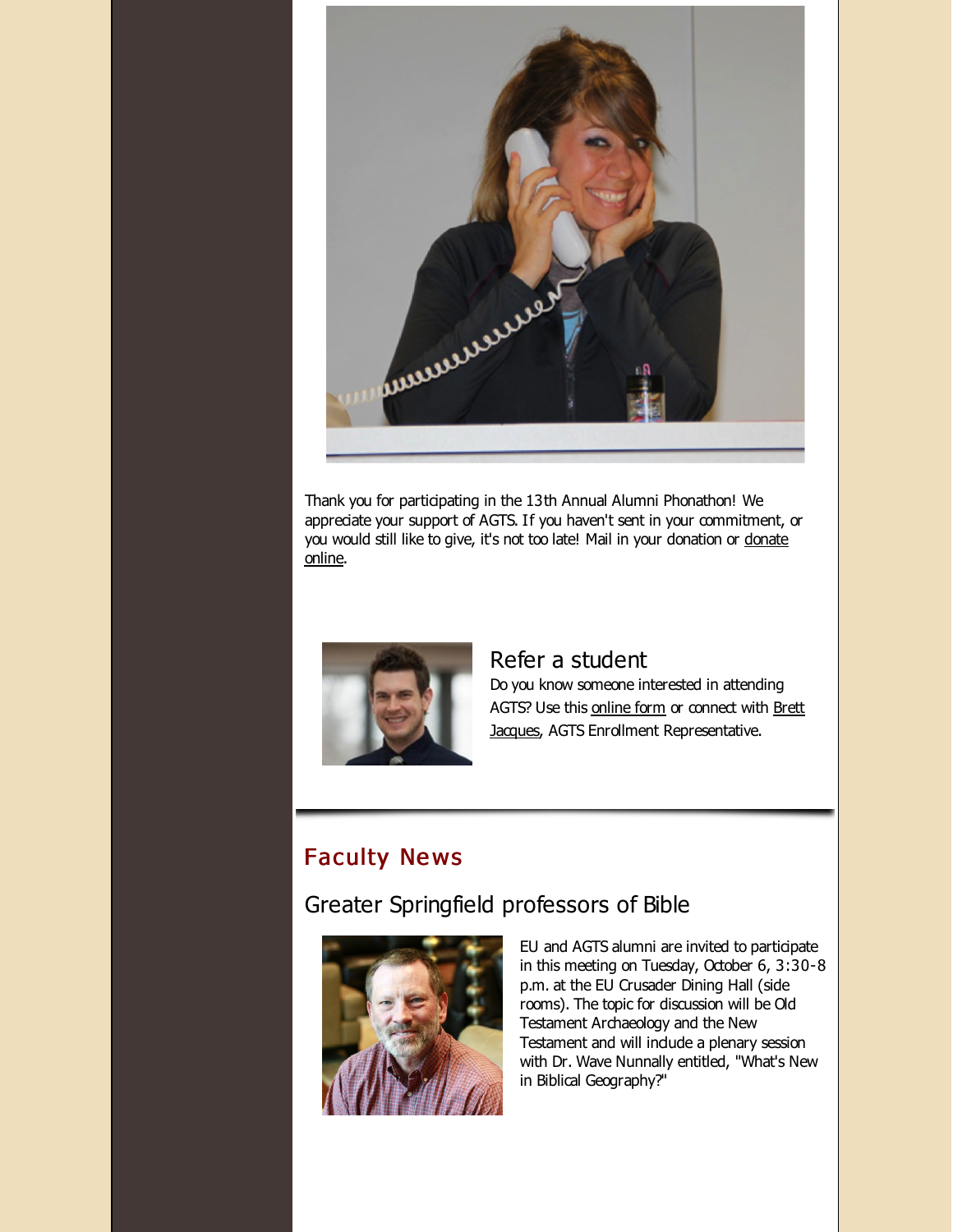

Studying the Old Testament: Principles and Techniques by Dr. Roger Cotton ('78) was published by Global University for use in their graduate courses.



Cross-Cultural Counseling by Dr. Johan Mostert was published by Global University for use in their undergraduate courses.

#### Alumni Ne ws



In his newly published book, Preparing for Heaven, Gary Black, Jr. ('09) reveals renowned writer, speaker and philosophy professor Dallas Willard's profound and liberating vision of life after death. Black also deftly unpacks the implications these realities hold for our lives today.

Dr. Black is a theology professor at Azusa Pacific University. He is the author of The Theology of Dallas Willard, Exploring the Life and Calling, and co-author of The Divine.

David Penchansky ('88) presented a paper at the International Qur'anic Studies Association, held in August at Sunan Kalijaga State Islamic University in Yogyakarta, Indonesia. The conference was entitled "New Trends in Qur'anic Studies." The title of his paper was "A Qur'anic Theodicy: Moses and the Cave Sura."

David is professor of Old Testament in the Theology Department of the University of St. Thomas, St. Paul, Minnesota.

# **Upcoming Events**

Evangel University Homecoming October 1-3 [\(Learn](http://r20.rs6.net/tn.jsp?f=001WRO7DRcx3YHN6-4kY7G6J4GBI8FbgDtiNnH4nC-EDLp_PIK3Tq5pcobgkK5XC-V54YAM5rpboxWNStsayihaLkgkaq4RK9tICNPRRTSOhD7Sa_Jh5FR1rK6NEdjP5i69lNeCmQCvEj6vsSmNvvlv8-GvM_f_x6sLIs9Cu8o-ran4zucHQgYTxiFw0epWV6vj&c=&ch=) more)

I slam in America by Dr. Mark Hausfeld October 2 (2-4 p.m., Seymour Chapel)

Fall Study Week October 19-23

I nauguration of AGTS President Mark Hausfeld November 13 (9:30 a.m., Seymour Chapel)